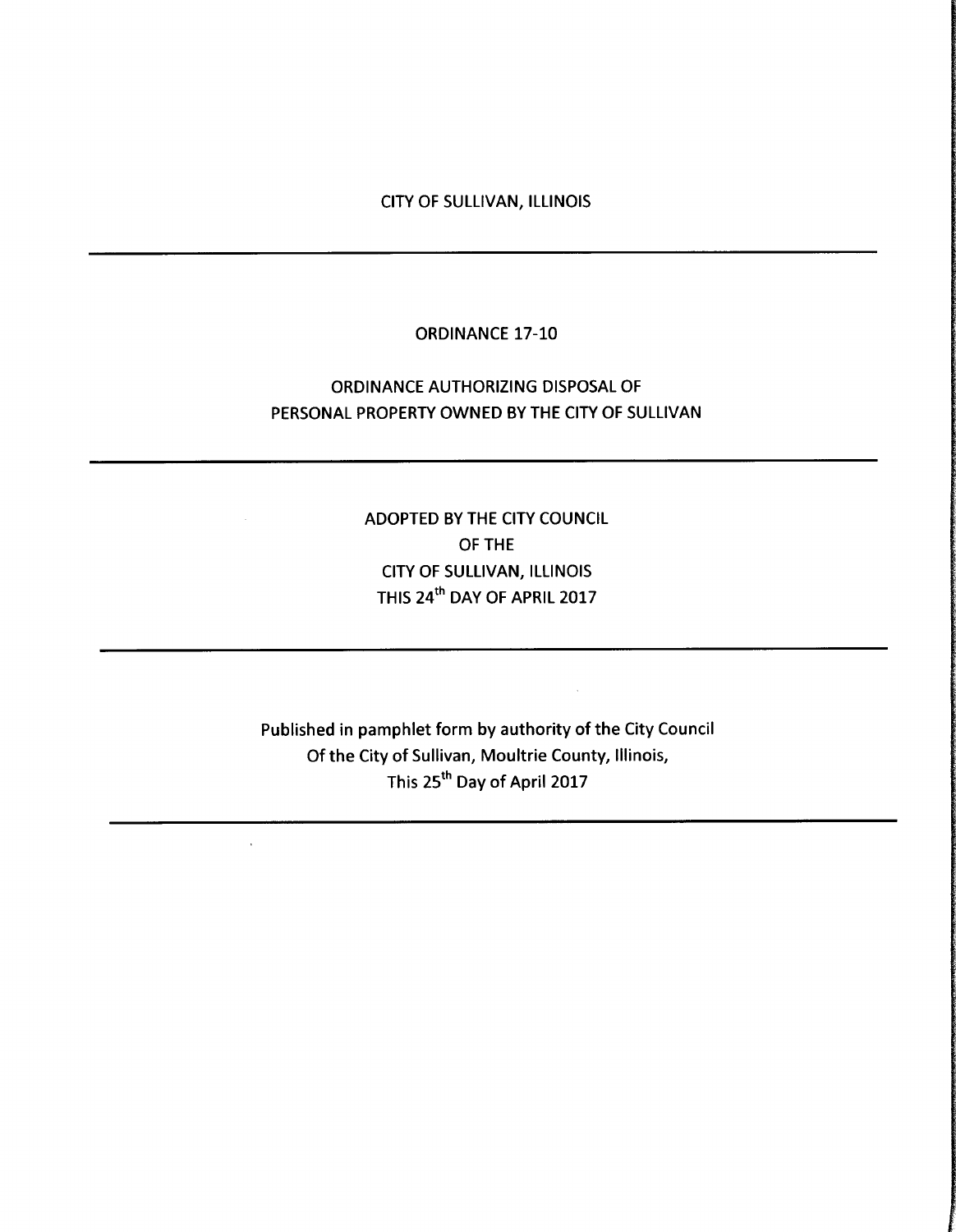### ORDINANCE 17-10 ORDINANCE AUTHORIZING DISPOSAL OF PERSONAL PROPERTY OWNED BY THE CITY OF SULLIVAN

WHEREAS, in the opinion of the corporate authorities of the City of Sullivan, it is no longer necessary, useful, or in the best interests of the City to retain ownership of the personal property described in this ordinance; and

WHEREAS, it has been determined by the Mayor and City Council of the City to dispose of that personal property in the manner described in this ordinance;

NOW, BE IT ORDAINED by the City Council of the City of Sullivan, Moultrie County, Illinois, as follows:

SECTION 1: Recitals. The foregoing recitals are hereby incorporated into this ordinance as findings of the Mayor and City Council.

SECITON 2: Disposal of Personal Property. The Mayor and City Council find that the personal property described in Exhibit A attached to this Ordinance and by this reference incorporated into this Ordinance (surplus property) is no longer necessary or useful to the City and thus the City Clerk is hereby authorized to direct the sale or disposal of the surplus property in the manner most appropriate to the City. Surplus property must be sold or disposed of in "as is" condition.

SECTION 3: All previous ordinances in conflict with this ordinance are repealed to the extent of such conflict.

SECTION 4: This ordinance shall be known as Ordinance 17-10.

PASSED by the Mayor and City Council of the City of Sullivan, County of Moultrie and State of Illinois on the 24<sup>th</sup> day of April 2017.

|               | AYE VOTE                                         | <b>NAY VOTE</b> | <b>ABSTAIN / ABSENT</b> |
|---------------|--------------------------------------------------|-----------------|-------------------------|
| <b>Short</b>  |                                                  |                 |                         |
| Mossman       |                                                  |                 |                         |
| <b>Kirk</b>   |                                                  |                 |                         |
| Wade          |                                                  |                 |                         |
| <b>Risley</b> |                                                  |                 |                         |
| APPROVED:     | Mayor, City of Sullivan                          | Unit            | Date $\frac{af}{341}/7$ |
| ATTEST:       | nonte a. l                                       |                 | Date Y , 24, 17         |
|               | $C$ ity $C$ lark $d$ <sub>k a</sub> f $C$ ullive |                 |                         |

City Clerk, City of Sullivan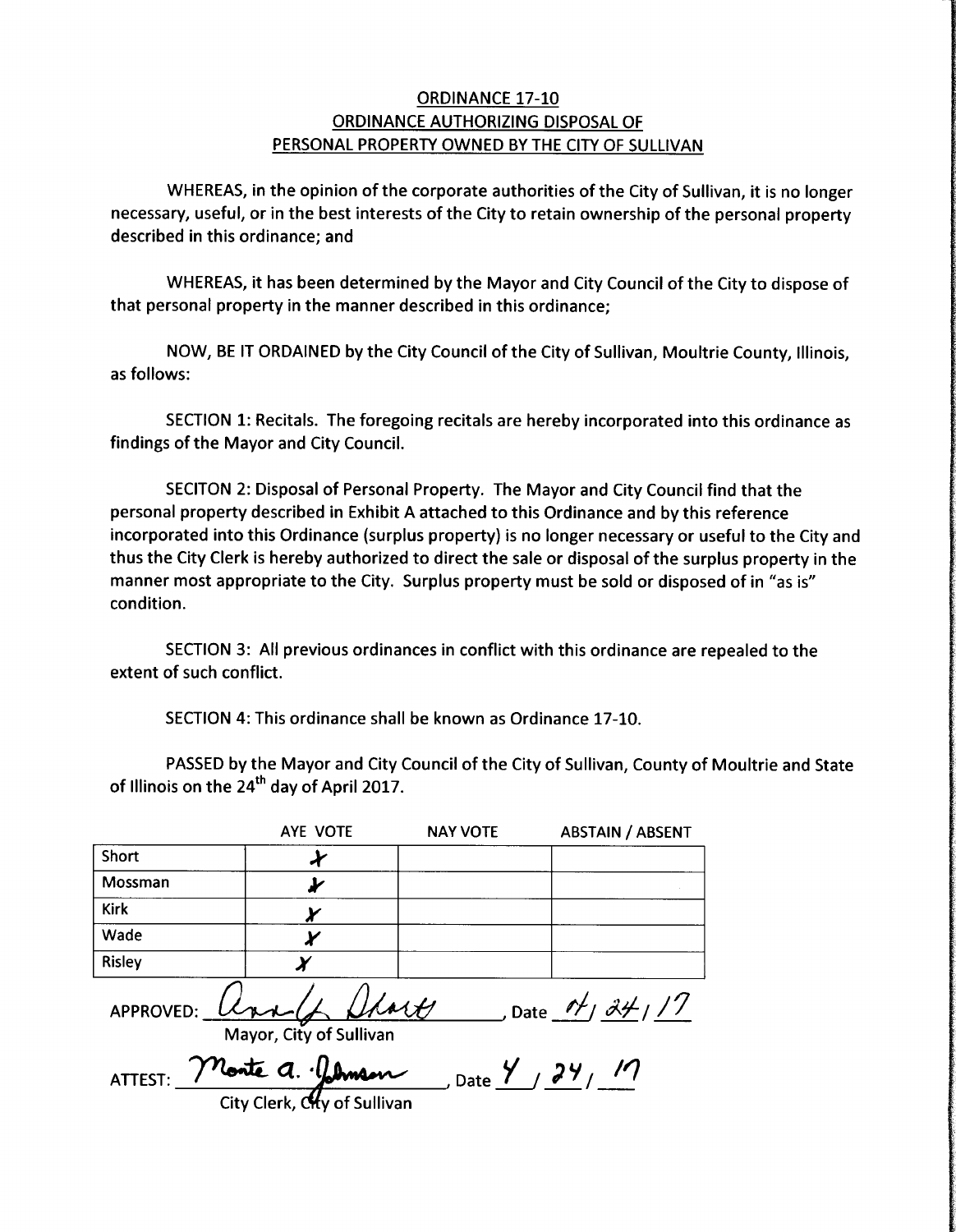#### **CERTIFICATE**

I, Monte Johnson, certify that <sup>I</sup> am the duly appointed and acting City Clerk of the City of Sullivan, Moultrie County, Illinois.

<sup>I</sup> further certify that on April 24, the Corporate Authorities of said municipality passed and approved Ordinance 17-10, entitled ORDINANCE AUTHORIZING DISPOSAL OF PERSONAL PROPERTY OWNED BY THE CITY OF SULLIVAN which provided by its terms that it should be published in pamphlet form.

The pamphlet form of Ordinance 17-10, including the Ordinance and a cover sheet thereof, was prepared, and <sup>a</sup> copy of such Ordinance was posted in the City Building, commencing on April 25, 2017, and continuing for at least ten days thereafter. Copies of such Ordinance were also available for public inspection upon request in the office of the City Clerk.

DATED at Sullivan, Moultrie County, Illinois, this 25<sup>th</sup> day of April, 2017.

Monte a. folmeen